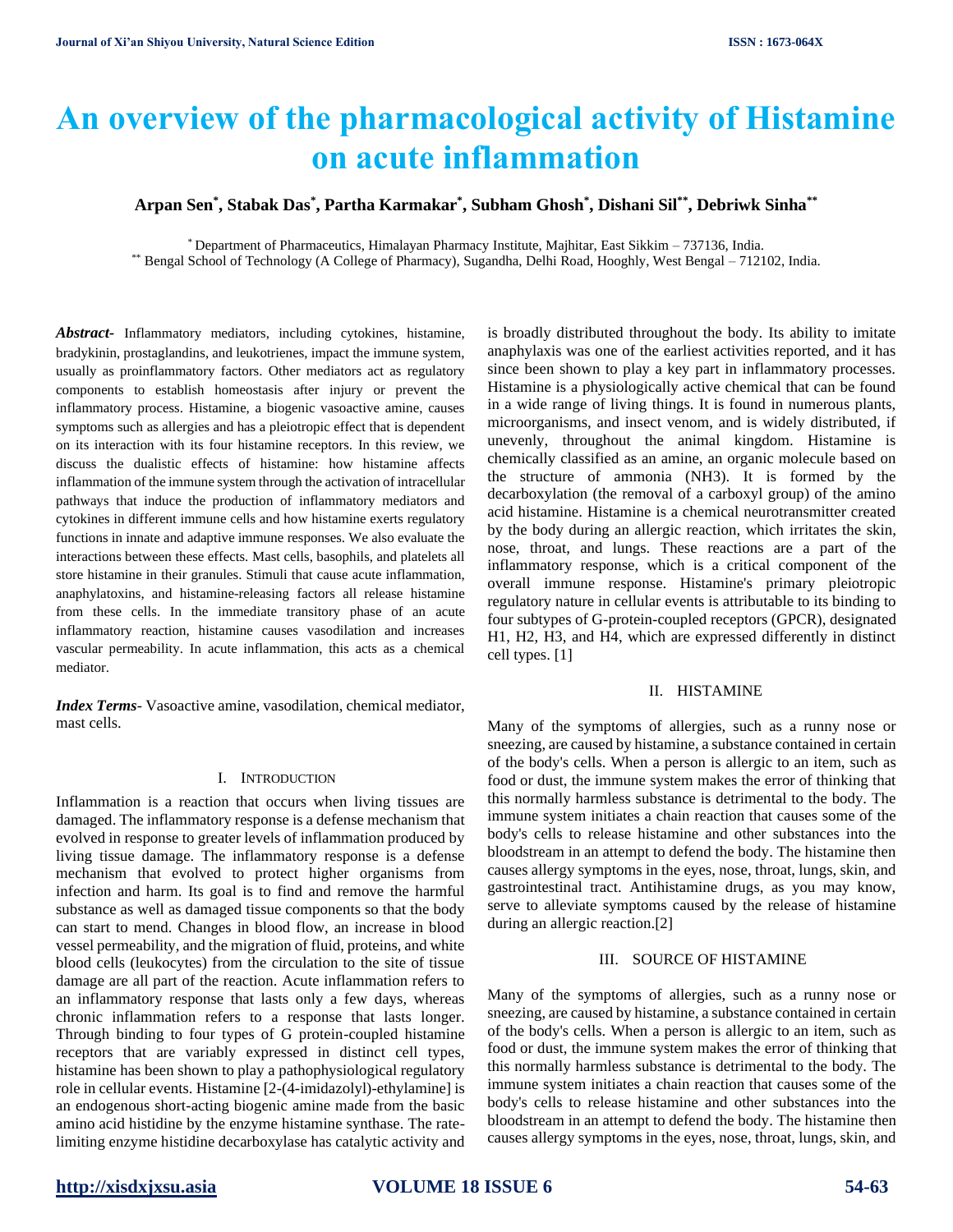gastrointestinal tract. Antihistamine drugs, as you may know, serve to alleviate symptoms caused During an allergic reaction, histamine is released. Histamine is a biogenic amine. Smooth muscles, vascular endothelial cells, the heart, and the central nervous system all express it. Phospholipase C and the inositol triphosphate (IP3) signaling pathway are activated.[3]

## **H1 Receptors**

H1 receptor, which is coupled to an intracellular G-protein  $(G_q)$ . Antihistamines, which work by blocking this receptor, are used to treat allergies. The receptor's crystal structure (shown on the right) was identified and used in structure-based virtual screening tests to find novel histamine H1 receptor ligands.[4]

## **H2 Receptors**

H2 Receptors Adenylate cyclase is favorably linked to H2 receptors via Gs. It is a strong inducer of cAMP synthesis, which results in protein kinase A activation. PKA affects the activity of specific proteins by phosphorylating them. A histamine H2 receptor agonist like borazole is an example.

### **H3 Receptors**

Receptors for H3 Histamine H3 receptors are found in the central nervous system and, to a lesser extent, the peripheral nervous system, where they function as autoreceptors in presynaptic histaminergic neurons and regulate histamine turnover through feedback regulation of histamine production and release. The H3 receptor has also been demonstrated to presynaptic ally block the release of a variety of other neurotransmitters, including but not limited to dopamine, GABA, acetylcholine, noradrenaline, histamine, and serotonin (i.e., it serves as an inhibitory heteroreceptor).[5]

#### **The H4 Receptors**

The Receptors for H4 The substance histamine H4R is expressed on a range of immune cells as well as other cells such as the spleen, intestinal epithelia, lung, synovial tissue, central nervous system, sensory neurons, and cancer cells, and is linked to G proteins. H4R stimulation inhibits forskolin-induced cyclic AMP synthesis, resulting in MAPK activation and increased Ca++ release. In both autocrine and paracrine ways, H4R mediates histamine's proinflammatory effects. Histamine increases eosinophil migration via increasing adhesion molecule expression, cell shape modification, and cytoskeletal rearrangement via H4R.[5].

| <b>Histamine</b> | <b>Expression</b>  | <b>Activated</b>                 | $G-$             |
|------------------|--------------------|----------------------------------|------------------|
| <b>Receptor</b>  |                    | intracellular                    | protei           |
|                  |                    | signals                          | ns               |
| HR1              | Never cell,        | $Ca+$ , $cGMP$ ,                 | G <sub>011</sub> |
|                  | airway, and        | phospholipase                    |                  |
|                  | vascular smooth    | D, phospholipase                 |                  |
|                  | muscles.           | $A_2$ <sup>NF<sub>K</sub>B</sup> |                  |
|                  | hepatocytes,       |                                  |                  |
|                  | endothelial cells, |                                  |                  |
|                  | epithelial cells,  |                                  |                  |

|                 | neutrophils,         |                 |                 |
|-----------------|----------------------|-----------------|-----------------|
|                 | eosinophils,         |                 |                 |
|                 | mono-cites, DC,      |                 |                 |
|                 | T, and B cells       |                 |                 |
| HR <sub>2</sub> | Nerves cell,         | Adenylate       | Ga <sub>a</sub> |
|                 | airway, and          | cyclase, c-AMP, |                 |
|                 | vascular smooth      | c-Fos, c-Jun,   |                 |
|                 | muscles.             | PKC, p70S6K     |                 |
|                 | hepatocytes,         |                 |                 |
|                 | endothelial cells,   |                 |                 |
|                 | epithelial cells,    |                 |                 |
|                 | neutrophils,         |                 |                 |
|                 | eosinophils,         |                 |                 |
|                 | mono-cites, DC,      |                 |                 |
|                 | T, and B cells       |                 |                 |
| HR <sub>3</sub> | <b>Histaminergic</b> |                 | $G_{i/0}$       |
|                 | neurons,             | Enhanced MAP-K  |                 |
|                 | eosinophils,         | Kinase,         |                 |
|                 | DC                   | inhibition of   |                 |
|                 | monocytes,           | cAMP            |                 |
|                 | low                  |                 |                 |
|                 | expression           |                 |                 |
|                 | in                   |                 |                 |
|                 |                      |                 |                 |
|                 | peripheral tissues   |                 |                 |
| HR4             | Mast cells,          | Immunomodulat   | $G_{i/0}$       |
|                 | eosinophils          |                 |                 |
|                 |                      | ion             |                 |
|                 | leukocytes,          |                 |                 |
|                 | monocytes,           |                 |                 |
|                 | CD8+Tcells           |                 |                 |
|                 | , basophils,         |                 |                 |
|                 | dendritic            |                 |                 |
|                 | cells,               |                 |                 |
|                 | spleen,              |                 |                 |
|                 | bone                 |                 |                 |
|                 | marrow               |                 |                 |
|                 |                      |                 |                 |

[6]

Histamine, also known as 2-[3H-imidazol-4-yl] ethanamide, is a chemical mediator that produces vasodilation and enhanced vascular permeability, as well as contributing to anaphylactic reactions. It also affects cell differentiation, proliferation, hematopoiesis, and cell regeneration, among other physiological activities. Histamine is made by decarboxylating the amino acid histidine with the enzyme L-histidine decarboxylase (HDC), which is found in neurons, parietal cells, stomach mucosal cells, mast cells, and basophils; histamine is broken down by the enzyme diamine oxidase (DAO)Histamine deamination is catalyzed by histamine N-methyltransferase (HNMT). Because HNMT loss is linked to aggressive behavior and irregular sleep-wake cycles in mice, it may serve a vital regulatory role in the central nervous system. Four histamine receptors (HRs), H1R, H2R, H3R, and H4R, are G protein-coupled receptors that mediate histamine's pleiotropic actions. These receptors' active and inactive conformations coexist peacefully. Agonists stabilize the active conformation of these receptors, whereas antagonists stabilize the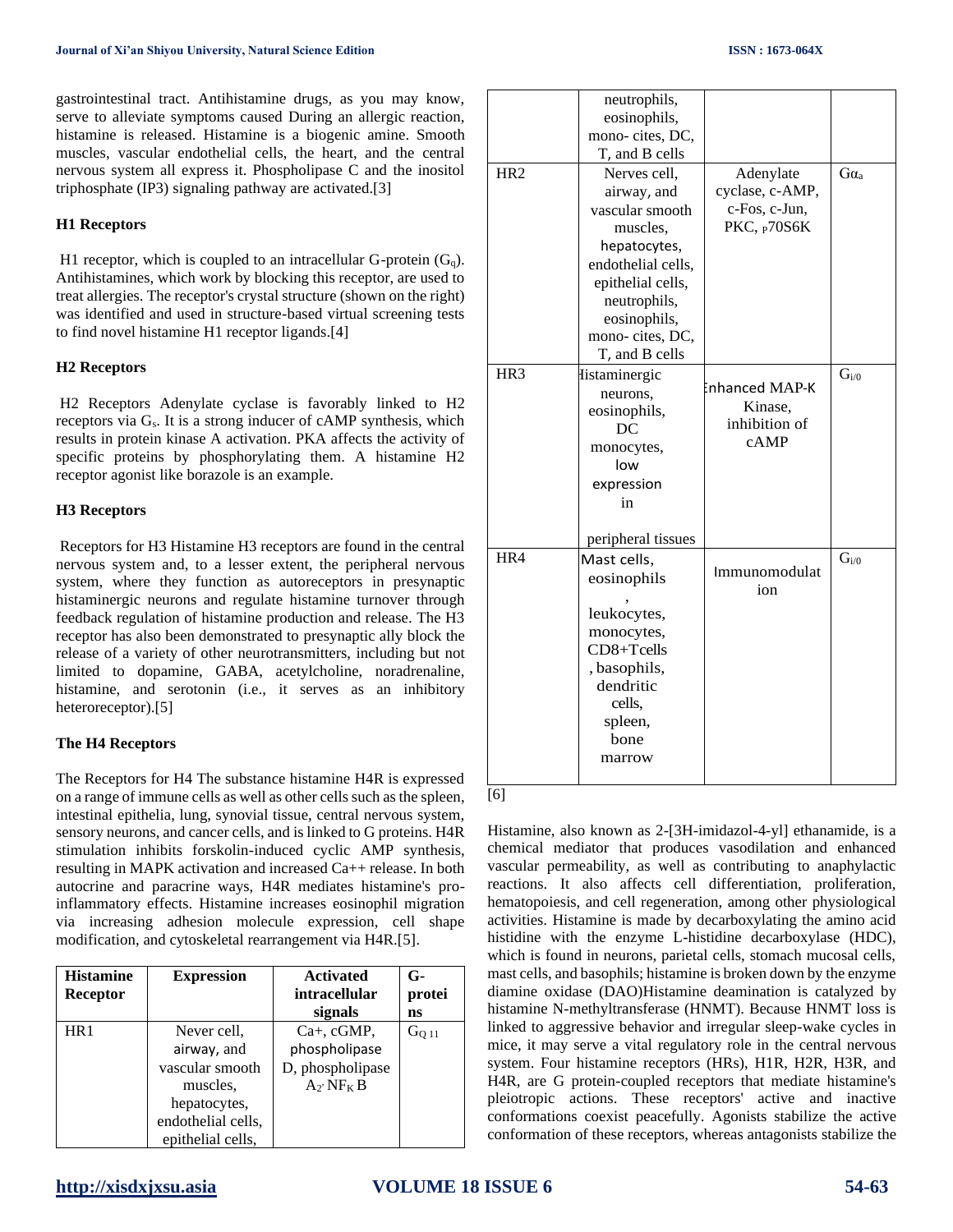inactive conformation. Surprisingly, the aging process reduces the expression or activity of HRs, as well as HDC and DAO enzymes. May play a role in the development of allergic responses and neurological diseases.[6] Chronic itch in the elderly is a common condition caused by physiological changes in aging skin, such as reduced skin barrier function and alterations in immunological, neurological, and psychological systems. H1R is found in neurons, endothelial cells, the adrenal medulla, muscle cells, hepatocytes, chondrocytes, monocytes, neutrophils, eosinophils, DCs, T cells, and B cells, among other cell types. Prostacyclin synthesis, platelet factor activation, nitric oxide, arachidonic acid, and its metabolites, thromboxane synthesis, and smooth muscle cell contraction are all triggered by H1R signaling. Furthermore, H1R activation results in enhanced eosinophil and neutrophil chemotaxis at the site of inflammation, increased antigenpresenting cell (APC) functional capability, activation of Th1 lymphocytes, and decreased humoral immunity but increased IgE synthesis. H1R antagonists, such as pyrilamine, fexofenadine, diphenhydramine, and promethazine, are commonly used to treat allergy symptoms, as would be predicted given their biological activities.[7]

H1R signaling causes intracellular transcription factors like IP3 to become active (inositol triphosphate), Phospholipase C (PLC), protein kinase C (PKC), diacylglycerol (DAG), and calcium (Ca2+). H1R and H4R signaling have recently been linked to MAPK signaling and cAMP build-up, which results in enhanced proinflammatory gene expression. Furthermore, H1R activation is required for the development of Th1 responses, whereas H2R controls Th2 responses. Mice lacking the H1R gene have an increased Th2 profile due to a reduction in Th1 responses. Furthermore, H1R was shown to play a significant role in coordinating the recruitment of Th2 cells to the site of allergic lung inflammation in an experimental allergy paradigm, alongside histamine.[8]

Gastric mucosa parietal cells, muscular, epithelial, endothelial, neuronal, hepatocyte, and immunological cells all express H2R. H2R counteracts part of the effects of H1R and causes smooth muscle cell relaxation, resulting in vasodilation. Activation of the H2R regulates several histamine-mediated processes, including heart contraction, stomach acid secretion, cell proliferation, and differentiation. In DCs, it also works as a suppressor molecule, boosting the production of IL-10. Histamine works on H2R and inhibits leukotriene production in human neutrophils via cAMPdependent protein kinase (PKA) signaling, according to a recent study. H2R depletion affectsinvariant natural killer T (iNKT) cells in a mouse lung inflammation model, exacerbating local inflammation. H2R activation counterbalances the Toll-like receptor (TLR) response in monocyte-derived DCs from healthy adult participants, resulting in suppression of CXCL10, IL-12, and TNF-stimulated IL-10, which is likely related to Th2 polarization. TLR-associated NF-B and AP-1 pathways are inhibited by cAMP activation, [3] which happens downstream of H2R activation. While mast cell and basophil-mediated allergy diseases are mostly caused by H1R and H2R activation, H3R functions to govern the release of histamine and other neurotransmitters have been discovered in the central nervous system, peripheral and presynaptic receptors. The asymmetry of histamine via H3R reduces the release of acetylcholine in the mouse cortex, which inhibits cAMP production and Ca2+ build-up and so controls

neurogenic inflammation. H3R knockout mice develop obesity, implying that H3R regulates insulin resistance and leptin release,[6] as well as a reduction in homeostatic energy, the cellular process for coordinating homeostatic regulation of food intake (energy inflow) and energy expenditure (energy outflow), as linked to the UCP1 and UCP3 genes. Bronchoconstriction, pruritus (without mast cell participation), enhanced proinflammatory activity, and antigen-presentation capacity may all be linked to H3R expression. Histaminergic neurons are involved in neuromodulation and the awake state. Constant activation of aminergic maintains the waking state (such as histamine, dopamine, noradrenaline, and acetylcholine). HRs are found in the brain in three subtypes, not just on neurons but also on astrocytes and blood vessels. GABAA receptor positiveallosteric modulators that operate on histamine neurons in the posterior hypothalamus cause natural NREM-like sleep. Targeting the histamine and noradrenergic systems could help researchers develop more accurate sedatives while also revealing more about the normal sleep-wake cycle. Histamine H3R antagonists/inverse agonists could be useful for CNS diseases. An experimental investigation found that when microglia-mediated inflammation is induced by LPS, histamine protects dopaminergic neurons, indicating the down-modulatory capacity of histamine and/or HR agonists.[7] This discovery could aid in the development of novel treatment options for neurodegenerative diseases. The gut, spleen, thymus, bone marrow, peripheral hematopoietic cells, and cells of the innate and adaptive immune systems all express H4R. IFN, TNF-, IL-6, IL-10, and IL-13 stimulate H4R expression, which causes cAMP build-up to be inhibited and MAPK (mitogenactivated protein kinases) to be activated. Chemotaxis occurs when this receptor is activated in mast cells and eosinophils, resulting in an influx of inflammatory cells and DC control of cytokine production.H4R is also implicated in Th2 cells' enhanced production of IL-31. The H4R antagonist reduces pruritus in mice in response to histamine, IgE, and compound 48/80, and its inhibitory impact is stronger than that of H1R antagonists. HRs are found on tumor cells, making them sensitive to fluctuations in histamine. Using this synthetic H4R antagonist in a mouse encephalomyelitis model increased clinical and pathological symptoms of the disease, suggesting a modulatory role [8]. High levels of histamine are linked to bivalent behavior in the regulation of numerous malignancies (including cervical, ovarian, vaginal, uterine, vulvar, colorectal, and melanoma) by stimulating or preventing their growth. The presence of H3R and H4R in human mammary tissue implies that H3R is involved in regulating breast cancer growth and progression, implying that antihistamines could be used as cancer chemotherapy adjuvants. A decrease in H4R expression on iNKT cells is associated with reduced production of IL-4 and IFN- by those cells in HDC-deficient animals, demonstrating that these factors are regulated. Several investigations have revealed that histamine regulates DC activity by potentiating antigen endocytosis,[9] increasing intracellular Ca2+ mobilization, and other mechanisms. Promoting F-actin polymerization and MHC class II molecule production in immature DCs generated from monocytes. H3R/H4R antagonists impede cross-presentation, which is the capacity to push MHC IIassociated antigens towards the MHC I pathway. In an H1R/H2Rdependent manner, histamine also affects T cell polarization by blocking IFN- or LPS-driven IL-12 production. H4R acts as a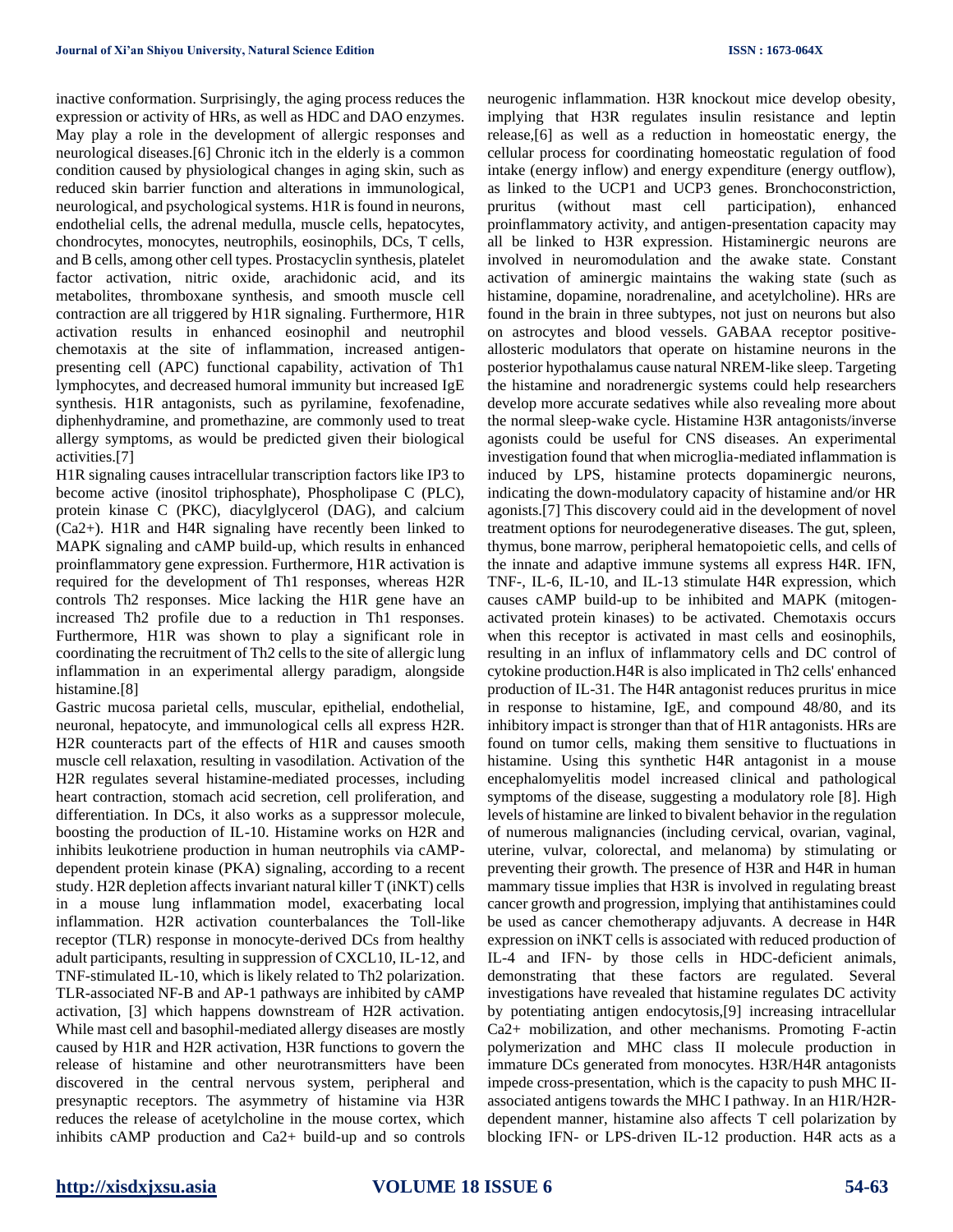modulator in APCs (DCs and monocytes) by inhibiting inflammation and lowering the production of IL-12 and CCL2. Males are more likely to get asthma throughout childhood, whereas girls are more likely to develop asthma during adolescence and maturity. In addition, allergy disorders are prevalent among women of childbearing age. During pregnancy, asthma and atopic dermatitis might worsen, improve, or stay the same. Female hormones, such as estrogen, can influence how the body works. Males and females have distinct histamine receptors, which could explain why men and women have varying allergy rates. H2R and H3R, for example, are more heavily expressed in female rats than male rats and are downregulated in ovariectomized females, although H1R is expressed equally in both sexes.[10]

## IV. SYNTHESIS AND METABOLISM OF HISTAMINE

L-histidine decarboxylase (HDC), which requires the cofactor pyridoxal-5′-phosphate, produces histamine by decarboxylating histidine. Mast cells and basophils are the primary sources of granule stored histamine, which is tightly linked to anionic proteoglycans and chondroitin-4-sulfate. When these cells degranulate in response to numerous immunologic and nonimmunologic stimuli, histamine is produced. Furthermore, certain myeloid and lymphoid cell types (dendritic cells [DCs] and T cells) that do not retain histamine have high HDC activity and can produce large amounts of histamine.[11] In vitro, cytokines such as IL-1, IL-3, IL-12, IL18, GM-CSF, macrophage colonystimulating factor, TNF-, and calcium ionophore affect HDC function. LPS stimulation, for example, has been used to demonstrate HDC activity in vivo. HDC-deficient mice provided histamine-free platforms for researchers to investigate the role of endogenous histamine in a variety of normal and pathological processes. These mice have fewer mast cells and have much lower granule content, suggesting that histamine may impact mast cell granule protein production. The production of HDC is induced by IgE binding to the FCRI on IL3–dependent murine bone marrowderived mast cells via a signaling route separate from that used during antigen-stimulated FCRI activation. Before excretion, about 97 percent of histamine is digested in two primary routes. 10 Histamine The majority of histamine is converted to Methylhistamine by N methyltransferase, which is then converted to the principal urinary metabolite M-methylimidazole acetic acid by monoamine oxidase. 15% to 30% of diamines are metabolized by diamine oxidase.[12]



#### V. STORAGE AND RELEASE OF HISTAMINE

The majority of histamine in the body is produced in mast cell granules and white blood cells known as basophils and eosinophils. Mast cells are abundant in possible damage locations such as the nose, mouth, and foot, as well as internal body surfaces and blood arteries. Histamine from non-mast cells can be detected in a variety of tissues, including the brain, where it acts as a neurotransmitter. The enterochromaffin-like cell (ECL) in the stomach is another significant site for histamine storage and release. The immunologic mechanism is the most important pathophysiologic mechanism of mast cell and basophil histamine release. If IgE antibodies have sensitized these cells, they are linked to their membranes. It degranulates when exposed to the right antigen. Histamine can be displaced from granules and released by certain amines and alkaloids, such as morphine and curare alkaloids. Antibiotics like polymyxin have also been shown to raise histamine levels. Histamine is released when allergens attach to mast-cell-bound IgE antibodies. Reduced IgE overproduction may lower the chances of allergens finding enough free IgE to cause mast cell histamine release.[13]

#### VI. ACUTE INFLAMMATION

Acute inflammation normally lasts a few minutes to a few days, depending on the severity of the injury. The arrival of leukocytes, initially neutrophils and later macrophages, is indicated by the release of fluid and blood plasma proteins. The influx of various blood and tissue proteins such as cytokines and growth factors occurs as a result of increased blood flow into the injury site due to vascular dilatation. The infiltration and accumulation of leukocytes from blood arteries into the injury site, which is the most essential characteristic of the inflammatory process, is triggered by these. During the first several days after an injury, neutrophils are the most common cell type.[14] They arrive in vast numbers and are largely responsible for phagocytosing germs and foreign materials, as well as cleaning up injury-related debris. Neutrophils have a short lifespan, disintegrating and disappearing after 24–48 hours. The neutrophils are replaced by monocytes that specialize in macrophages during the next several days to weeks. These cells have a long lifespan and can last for months. Microorganisms are phagocytosed by macrophages, which also clean up dead tissue cells and neutrophils. Acute inflammation normally goes away within a week, but a longer period indicates infection.[15]

## VII. CHRONIC INFLAMMATION

Chronic inflammation, on the other hand, can be caused by other undesired elements in the body, such as toxins from cigarette smoke or an overabundance of fat cells (especially fat in the belly area). Inflammation inside arteries contributes to atherosclerosis, the build-up of fatty, cholesterol-rich plaque. Because this plaque is aberrant and foreign to your body, it tries to isolate it from the flowing blood. However, if that wall fails, the plaque may rupture. The contents then mix with blood and form a clot, which prevents blood flow. The majority of heart attacks and strokes are caused by blood clots.[16]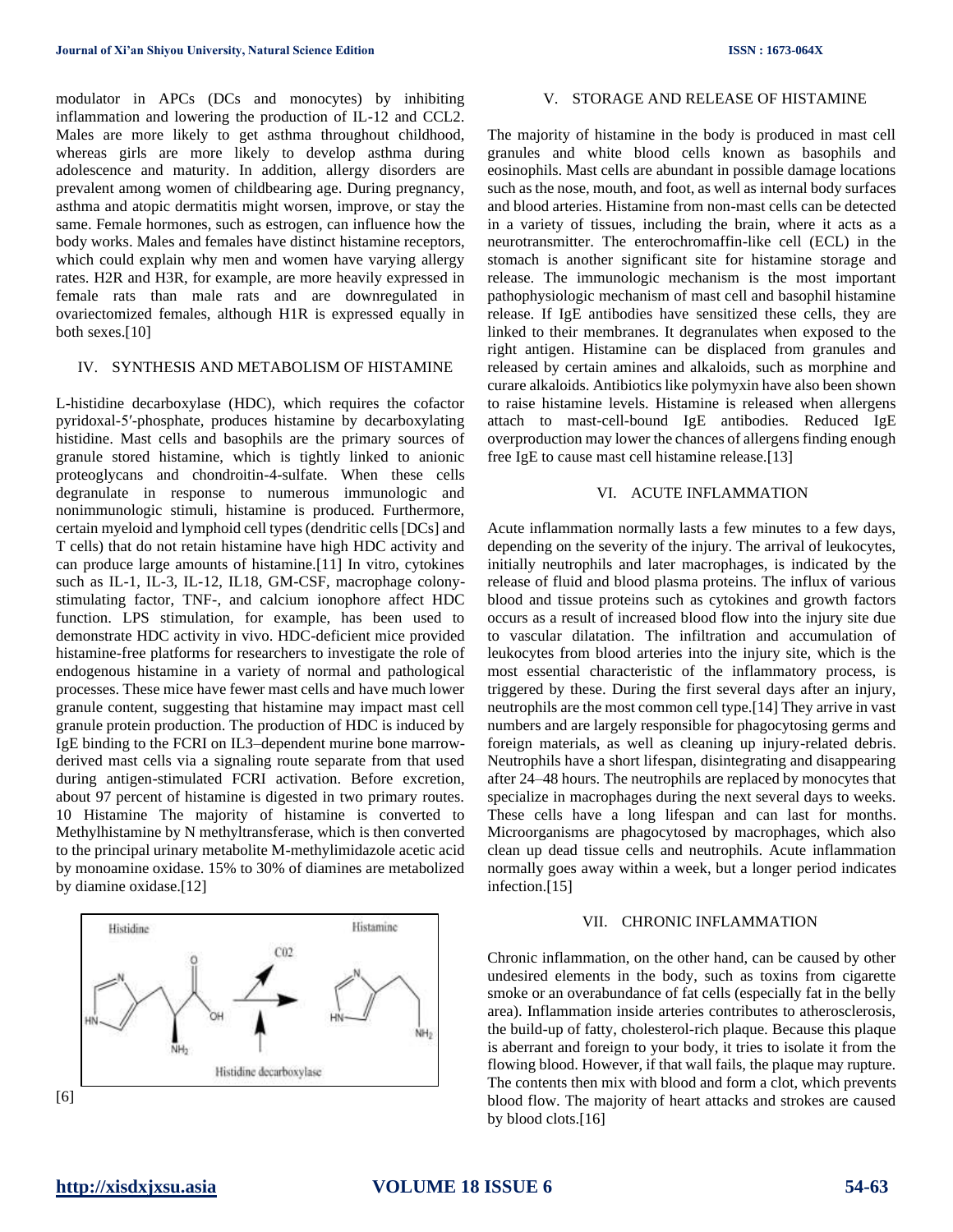#### VIII. HISTAMINE AND INFLAMMATION

Histamine's interaction with the HR1 mediates several anaphylactic symptom-related actions. However, there is growing evidence that it affects a variety of immune/inflammatory and effector activities. Histamine promotes the course of allergic inflammatory reactions by increasing the secretion of proinflammatory cytokines such as IL-1, IL-1, and IL-6, as well as chemokines such as RANTES and IL-8, in a variety of cell types and tissues. In explant cultures of the human nasal mucosa, histamine activates the CC chemokines, monocyte chemotactic protein 1 and 3, RANTES, and eutaxon via HR1, implying a longer inflammatory cycle in allergic rhinitis between the cells that produce histamine and their accelerated migration to the nasal mucosa. Endothelial cells have functioning HR1 and HR2, as well as enhanced production of adhesion molecules such as ICAM-1 and VCAM-1. Histamine impacts the overall inflammatory response by regulating the expression of its receptors on endothelial cells.[17] In many mechanisms, histamine governs granulocyte accumulation in tissues. H1-antihistamines effectively suppress allergen-induced eosinophil accumulation in the skin, nose, and airways. Histamine's effect on eosinophil migration varies depending on the dose. High concentrations limit eosinophil chemotaxis via HR2, whereas low amounts promote chemotaxis via HR1. HR4, the histamine receptor responsible for the selective recruitment of eosinophils, was recently discovered. Histamine has all of the features of a traditional leukocyte chemoattractant (agonist-induced actin polymerization, intracellular calcium mobilization, etc.) Upregulation of adhesion molecule expression and changes in cell structure). When compared to the powerful CCR3-active ß-chemokines eotaxin and eotaxin-2, histamine's chemo attractive capacity to eosinophils is limited. However, when the HR4 is activated, histamine causes eosinophils to migrate further towards eotaxin and eotaxin-2. Other variables, such as growth factors or cytokines like IL-5, the cytokine specialized for eosinophil development, activity, and survival, may enhance the ability of histamine alone to operate as an eosinophil chemoattractant in vivo. Mast cell chemotaxis is also induced when HR4 is triggered. Mast cells from wild-type and HR3 receptor-deficient animals moved in response to histamine, whereas mast cells from HR4 receptor-deficient mice did not thus, the HR4 is primarily responsible for eosinophil and mast cell chemotaxis induced by histamine.[18] HR4 antagonists can stop histamine's persistent inflammatory effects, and combination therapy with HR1 antagonists are a potential method. Due to HR2 triggering, histamine inhibits neutrophil chemotaxis, which is mimicked by impromidine (HR2 agonist), but not by betahistine (HR1 agonist). Histamine also suppresses neutrophil activation, superoxide production, and degranulation through HR2. Downregulation of NF-B, a potent transcription factor involved in the initiation of inflammation, could be one way by which H1 antihistamines reduce inflammatory cell accumulation. Low dosages of H1 antihistamines, cetirizine, and azelastine have been shown to decrease pro-inflammatory cytokines while also inhibiting NFB expression. Histamine primarily produced from non-mast cells has a crucial role in angiogenesis and the formation of inflammatory granulation, according to a recent study using HDC deficient and mast cell-deficient animals.[19]

### IX. ACTION OF HISTAMINE IN INFLAMMATION

Vasodilation, edema, increased vascular permeability, and smooth muscle contraction is all impacts of histamine, which causes inflammation and hypersensitivity. Fluid escapes from capillaries into tissues when vascular permeability rises, resulting in the classic symptoms of an allergic reaction: a runny nose and watery eyes. Although histamine H1 antagonists have a limited effect on acute inflammation, it is regarded to be a significant modulator of the acute inflammatory response. Histamine is involved in a variety of allergic and inflammatory reactions, including acute and delayed hypersensitivity reactions. Tissue mast cells are the source of histamine in such circumstances. The severity of such issues is determined by the route of exposure (local versus systemic), as well as the exposure sites (e.g. inhaled versus cutaneous), the allergen dosage, and the degree of previous allergy sensitization Histamine release can cause life-threatening anaphylactic reactions, urticaria (hives), and local wheal and flare reactions, among other symptoms. Many symptoms of an allergic reaction are caused by histamine's capacity to influence blood vessels, causing increased blood flow, vasodilation, and vascular permeability.[20]

#### X. VASCULAR CHANGES

When tissue is wounded, the small blood arteries in the afflicted area tighten for a brief period, a process known as vasoconstriction. The blood vessels widen (vasodilation) in reaction to this brief event, which is thought to have little impact on the inflammatory response. This increases blood flow into the location. Vasodilation might last anywhere from 15 to several hours. The walls of the blood arteries then become more permeable, allowing just water and salts to pass through easily. Exudate, a protein-rich fluid, can now leave the body and enter the tissues. Clotting factors, which assist restrict the transmission of infectious pathogens throughout the body, are found in the exudate. Antibodies, for example, aid in the destruction of invading bacteria. Blood flow becomes increasingly sluggish as fluid and other chemicals leak out of the blood vessels, and white blood cells begin to fall out of the axial stream in the vessel's center and flow closer to the vessel wall. The white blood cells then cling to the blood vessel wall, marking the start of their emigration into the tissue's extravascular region.[15]

#### XI. CELLULAR EVENTS

The accumulation of white blood cells at the site of injury is the most critical aspect of inflammation. The majority of these cells are phagocytes, which are leukocytes that devour bacteria and other foreign particles as well as clean up cellular debris left behind by the injury. Neutrophils, a type of white blood cell that carries granules of cell-destroying enzymes and proteins, are the predominant phagocytes engaged in acute inflammation. When tissue damage is minor, these cells can be acquired in sufficient quantities from those already circulating in the circulation. When the damage is severe, however, some immature neutrophils are discharged from the bone marrow, where they are produced. Neutrophils must not only exit through the blood vessel wall to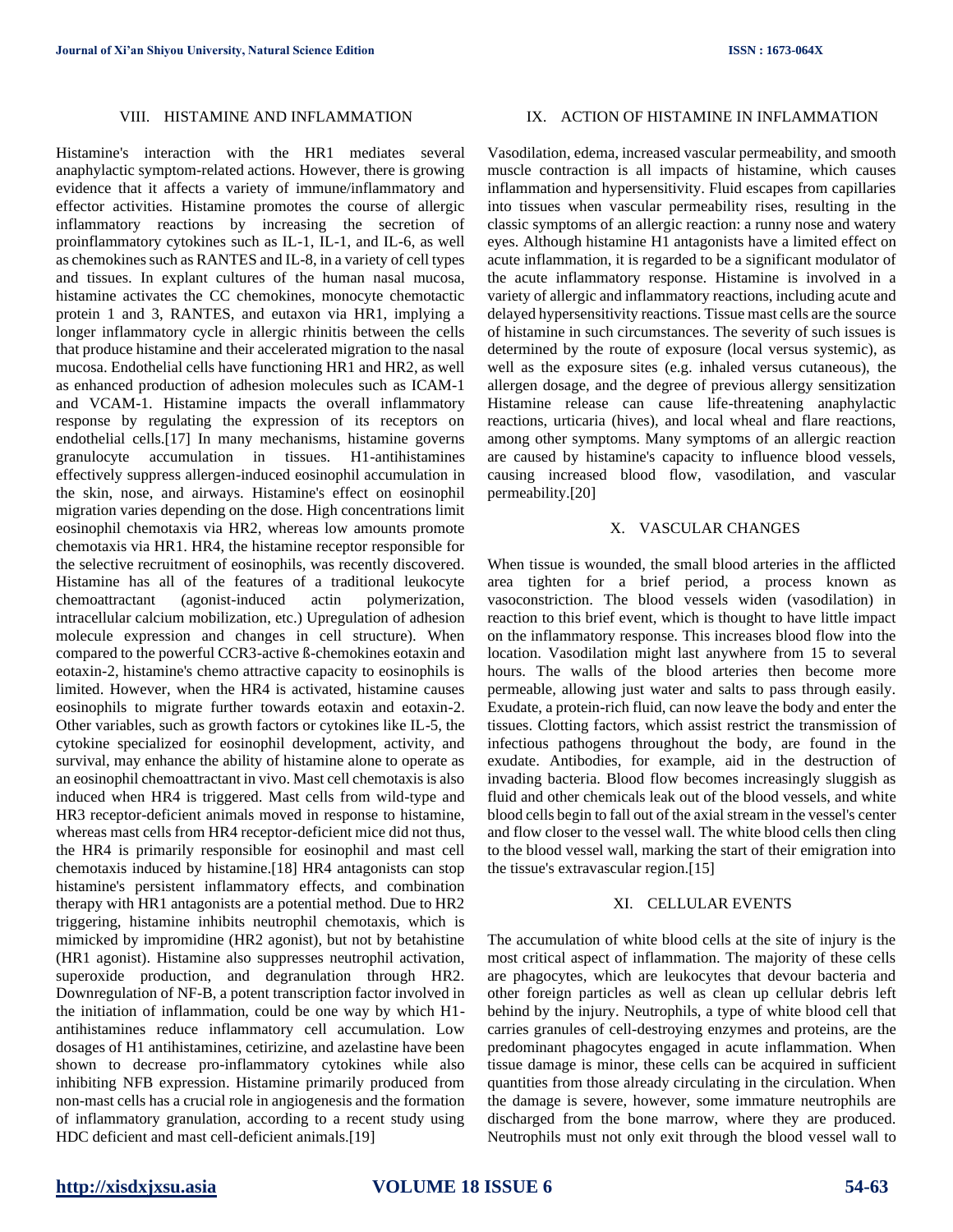complete their job, but they must also actively migrate from the blood vessel to the location of tissue damage[10]. Chemical compounds that diffuse from the location of tissue damage and produce a concentration gradient followed by neutrophils enable this migration. Chemotactic factors are the molecules that form the gradient, and chemotaxis is the one-way migration of cells along the gradient. Large numbers of neutrophils arrive immediately at the site of damage or infection, sometimes within an hour. After the neutrophils, which arrive 24 to 28 hours after the inflammation starts, another type of white blood cell, monocytes, arrive, which eventually mature into cell-eating macrophages. Macrophages, a cellular characteristic of persistent inflammation, become more abundant at the site of injury only after days or weeks [12].

## XII. HISTAMINE'S OTHER ACTIONS

#### **Secretion from the stomach:**

Histamine stimulates stomach acid secretion via acting on H2 receptors, which is its most important therapeutic activity. It has been linked to the development of peptic ulcers.

#### **Effects on Smooth Muscle:**

Histamine acts on the smooth muscle in the ileum, bronchi and bronchioles, and uterus to produce a contraction. It could have a role in the increased peristalsis that comes with food allergies. The earliest stage of bronchial asthma has been linked to histamineinduced bronchiolar constriction. Histamine was discovered to raise airway smooth muscle tone and produce mucosal edema and glandular secretion in asthmatics, resulting in airway constriction and reduced airflow. Bronchial activity to histamine was reduced in non-asthmatics, most likely due to fewer H1-receptors in airway smooth muscle.[8]

#### **Cardiovascular system:**

Histamine produces blood vessel dilatation by inducing endothelial cells to produce vascular smooth muscle relaxants such as prostacyclin and nitric oxide, which cause vasodilation. It raises heart rate and cardiac output by acting on H2-receptors. Histamine causes reddening of the skin, wheal, and flare when injected intradermally. The reddening is caused by vasodilation of tiny arterioles and precapillary sphincters, while the wheal is caused by increased permeability of postcapillary venules; both of these effects are linked to H1-receptor activation. Capillary permeability is not increased by histamine. Histamine also generates an "axon reflex," which causes sensory nerve fiber stimulation and the release of a vasodilator mediator, resulting in the flare. Itching is caused by the activation of sensory nerve endings when histamine is injected into the skin.[3]

## **Nasal Mucosa Effects:**

Allergens can bind to IgE-loaded mast cells in the nasal mucosa, resulting in three clinical responses. Sneezing occurs as a result of histamine-induced sensory neuronal stimulation; glandular tissue hypersecretion occurs; nasal mucosal congestion ensues as a result of vascular engorgement caused by vasodilation and increased capillary permeability.[7]

#### **Immunoregulatory effects of Histamine:**

properties Cells that present antigens Dendritic cells (DCs) are antigen-presenting cells that evolve from monocytic and lymphoid precursors to become the DC1 and DC2 phenotypes, which aid in the development of Th1 and Th2 cells, respectively. During cytokine-induced DC differentiation, endogenous histamine is actively produced, acting in an autocrine and paracrine manner to modify DC markers. histamine is involved in the functions and activities of DC precursors, both immature and adult versions. Both immature and mature DCs express all four HR, although their levels of expression have not been compared. HR1 and HR3 operate as positive stimulants in the differentiation of DC1 from monocytes, increasing antigen presentation capacity, proinflammatory cytokine secretion, and TH1 priming activity. HR2, on the other hand, suppresses antigen-presenting capacity, increases IL-10 synthesis, and promotes IL-10-producing T cells or TH2 cells.[15] Histamine reduces the production of proinflammatory IL-1-like activity, TNF, IL-12, and IL-18 in monocytes activated with Toll-like receptor triggering bacterial products, but increases IL-10 secretion through HR2 activation. CD14 expression is also suppressed by histamine via H2 receptors. Histamine's inhibitory impact on the H2-receptor is mediated by the control of ICAM-1 and B7.1 expression, resulting in a decrease in the innate immune response elicited by LPS. Due to the activation of HR1 and HR3 subtypes, histamine causes intracellular Ca++ flow, actin polymerization, and chemotaxis in immature DCs. The loss of these reactions occurs as DCs mature. Histamine, on the other hand, increases intracellular cAMP levels and boosts IL-10 secretion in developing DCs while blocking IL-12 synthesis via HR2. Interestingly, while human monocytederived dendritic cells (MODC) have both H1 and H2 receptors and can trigger histamine production, human epidermal Langerhans cells do not, owing to TGF.G [15]



**Figure - Immunoregulatory effects of Histamine [6]**

#### XIII. EVENTS IN ACUTE INFLAMMATION

Several consequences may occur once acute inflammation has commenced. Healing and repair, suppuration, and persistent inflammation are among them. The outcome is determined by the type of tissue implicated and the extent of tissue loss, both of which are related to the injury's source. [14]

(a) Regeneration and healing Damaged cells that are capable of proliferation renew throughout the healing process. The ability of different types of cells to regenerate varies. The structure of the tissue must also be simple enough to recreate for regeneration to be successful. Simple structures like the flat surface of the skin,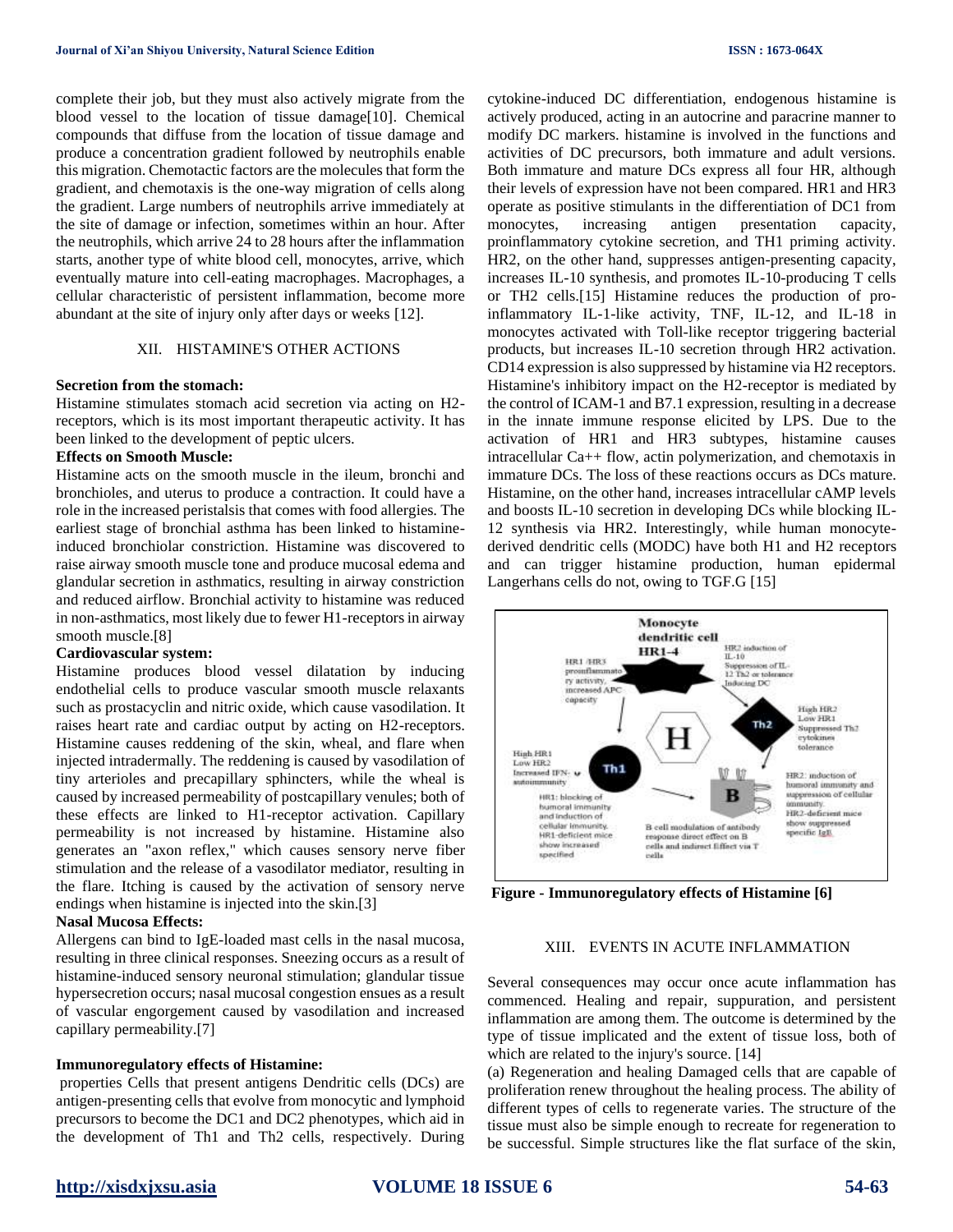for example, are simple to reconstruct, but the complex design of a gland is difficult. Failure to duplicate an organ's original framework can result in illness in specific situations. The creation of a fibrous scar occurs when tissue damage is significant or when the normal tissue architecture cannot be properly repaired. Endothelial cells give rise to new blood vessels throughout the repair process, while fibroblasts develop to build a loose connective tissue framework. As the healing process continues, new blood vessels form in the healing area, and fibroblasts generate collagen, which gives the growing tissue mechanical strength. Eventually, a scar is produced that is virtually entirely made up of densely packed collagen.[12]

(b) Suppuration, or the production of pus, occurs when the agent that caused the inflammation is difficult to remove. Pus is a viscous liquid made up largely of dead and dying neutrophils and bacteria, as well as cellular debris and blood vessel fluid. When pus collects in a tissue, it forms an abscess, which is enclosed by a membrane. It is extremely difficult to treat an abscess because antibodies and antibiotics are almost inaccessible to it. To drain and eradicate it, a surgical incision may be required. Some abscesses, such as boils, might spontaneously explode. The abscess cavity closes, and the tissue is replaced as part of the healing process. Inflammation is triggered by histamine. Activated cells create inflammatory mediators, which enhance and extend the inflammatory response. Histamine is a powerful inflammatory mediator that promotes vascular and tissue alterations while also acting as a chemoattractant. It is usually connected with allergy reactions. In addition to stimulating actin filament rearrangement, histamine binding to eosinophil H4R causes enhanced production of macrophage-1 antigen (Mac1) and ICAM-1 adhesion molecules.[10] These circumstances encourage eosinophils to migrate from the circulation to the site of inflammation. Histamine binding to this same receptor stimulates intracellular calcium release and mast cell migration into tissues in mast cells. H4Rknockout mice's mast cells lose their capacity to move against a histamine gradient. The recruitment of these cells to inflammatory sites increases histamine-mediated inflammatory reactions and may favor the creation of a persistent inflammatory response. Histamine promotes granulocyte infiltration into the intestinal mucosa in experimental animals, which causes colitis. The binding of histamine to H1R stimulates the synthesis of the proinflammatory cytokine IL-6 and -glucuronidase, a hallmark of exocytosis, in human lung macrophages, and the release These findings imply that histamine may have a role in maintaining inflammatory conditions in the lungs. When activated with LPS, activation of H2R in rat peritoneal macrophages suppresses the generation of TNF- and IL-12.

## XIV. HISTAMINE STIMULATES INFLAMMATION

Histamine appears to have a key role in allergic inflammation, according to new research. When patients with allergies are exposed to certain antigens, histamine levels rise locally or systemically. Human lung parenchyma and skin tissues include histamine-containing cells, which can be activated in response to a variety of immunologic and nonimmunologic events, epithelial damage and basement membrane rupture are linked to lysosomal enzymes. These findings imply that histamine may have a role in maintaining inflammatory conditions in the lungs. When activated

with LPS, activation of H2R in rat peritoneal macrophages suppresses the generation of TNF- and IL-12. [9]

## **ROLE OF HISTAMINE IN ALLERGIC DISORDERS**

Histamine appears to have a key role in allergic inflammation, according to new research. When patients with allergies are exposed to certain antigens, histamine levels rise locally or systemically. Human lung parenchyma and skin tissues include histamine-containing cells, which can be activated in response to a variety of immunologic and nonimmunologic events. Several chemokines from peripheral blood recruit peripheral blood basophils to allergic inflammatory sites. Basophils, for example, can be seen at the site of inflammation in human skin during latephase reactions and in the lung parenchyma in bronchial asthma. This shows that histamine is an endogenous mediator in allergic inflammation, as it is secreted locally by tissue mast cells and invading basophils. The rationale for employing H1-receptor antagonists to treat allergic rhinoconjunctivitis, urticaria, and atopic dermatitis stems from these discoveries.[13]

## XV. RELEVANCE OF HISTAMINE IN THE CYTOKINE NETWORK IN ALLERGIC INFLAMMATION

Histamine has been found to stimulate and/or modify cytokine production in allergic inflammation. Direct effects of histamine on cytokine production and modification of cytokine synthesis produced by immunologic stimuli have both been demonstrated. Histamine, for example, differentially modulates IL-4 and IFNrelease from T cells; inhibits TNF- and IL-12 production by human monocytes; directly induces IL-1026 and IL-18 synthesis from human monocytes; inhibits IFN-, TNF-, and IL-12 production while increasing IL-10 production in LPS- or mitogenactivated peripheral blood mononuclear cells; and enhances IL-1– induced IL-6 production by monocyte 30 The activation of H1 H2 and H3 receptors mediates histamine's complicated effects on immune cell cytokine production. The fourth type of histamine receptor (H4) has just been cloned and functionally and pharmacologically identified. The H4-receptor shares several properties with the histamine receptors previously discovered in human eosinophils. These surprising findings show that histamine, long assumed to be a chemical mediator of acute inflammation, may play a more nuanced function in the control of the cytokine network than previously thought. Low amounts of histamine, such as those detected in the bronchoalveolar lavage fluid of individuals with bronchial asthma or at other sites of allergic inflammation, have lately been investigated as a potential activator of human lung macrophages. The significant abundance of macrophages in the human lung parenchyma and BAL fluid prompted researchers to investigate this cell. Furthermore, macrophages are typically present in human airways close to histamine-containing cells. Macrophages purified (>98%) from the lung parenchyma of thoracic surgery patients were treated with low doses of histamine for 1 to 18 hours, which mimicked those released in vivo in various pathophysiologic situations. Histamine increased the basal release of -glucuronidase, a hallmark of exocytosis in macrophages, in a concentration-dependent manner, as previously demonstrated. Histamine, interestingly, caused macrophages to produce IL-6 from scratch. The H1-agonist 6-[2-(4-imidazolyl) ethylamine]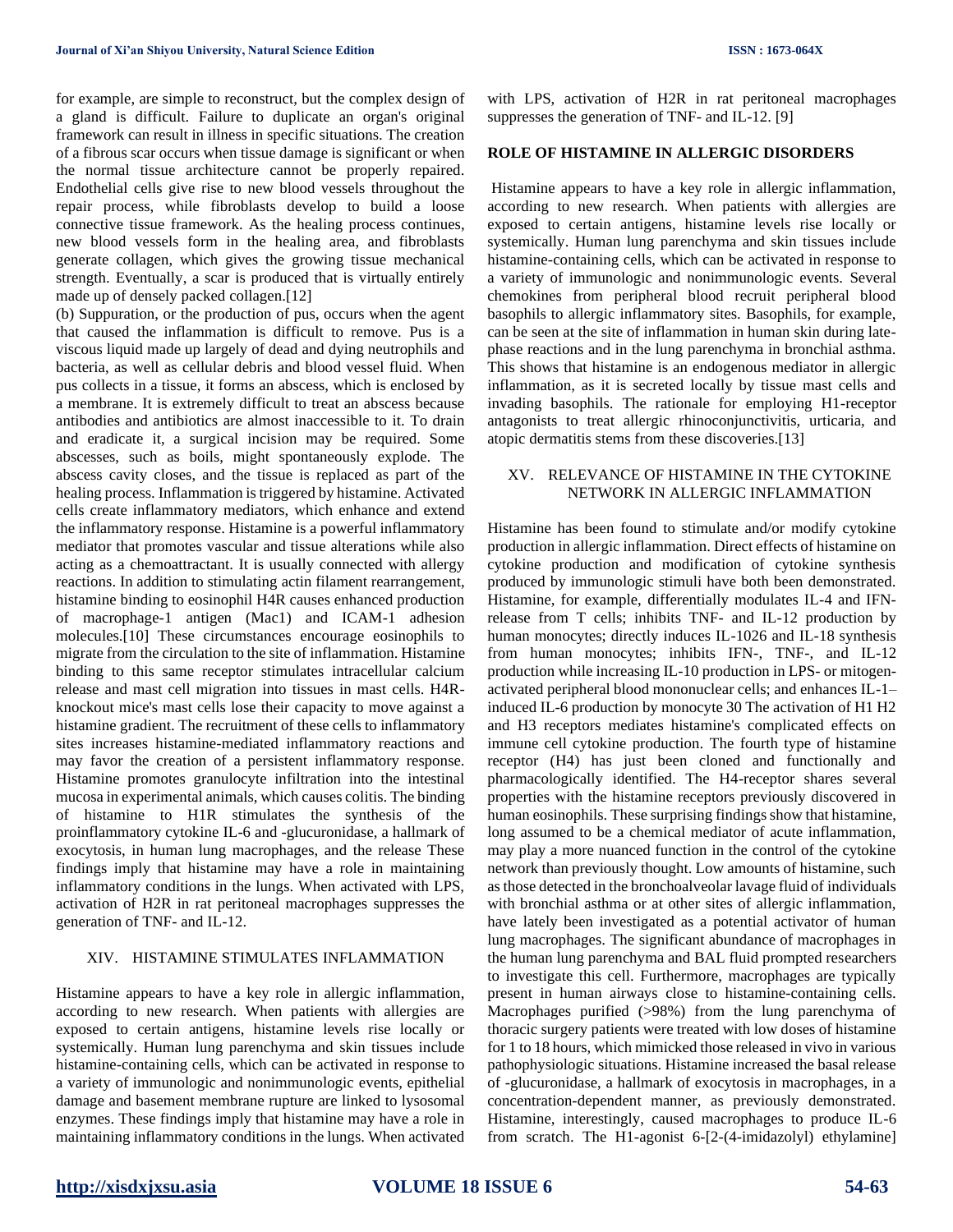replicated these results. - N-(4-trifluoromethylphenyl) heptane carboxamide, but not the H2-agonist dimaprit, indicating that they were H1- receptors. Furthermore, histamine increased intracellular Ca2+ concentrations in macrophages in a concentration-dependent manner. These findings support the notion that H1-receptor activation is linked to intracellular Ca2+ influx, and they suggest that this signaling pathway is also active in human macrophages. The H1-mediated activation of macrophages was validated by showing that increasing concentrations of the selective H1-receptor antagonist fexofenadine suppressed histamine-induced IL-6 production in a concentration-dependent manner. The administration of histamine (10–7 mol/L) to human lung macrophages after preincubation with fexofenadine (10–5 mol/L) prevented intracellular Ca2+ concentration rises. The H2-antagonist ranitidine did not affect histamine-induced IL-6 production or Ca2+ signaling (data not shown). Low amounts of histamine enhance exocytosis and IL-6 production in macrophages via activating H1-receptors and increasing intracellular Ca2+ signaling, according to our findings. This finding presents the fascinating notion that histamine is involved in the long-term management of inflammation and tissue remodeling through altering macrophage activities. The finding that fexofenadine inhibits IL-6 production in macrophages could have clinical implications. Indeed, it appears that prolonged fexofenadine treatment for patients with allergic diseases may avoid not just acute symptoms, but also some of the mechanisms involved in chronic inflammation and tissue damage and remodeling associated with macrophage activation.[20]

## XVI. IN VITRO ANTI-INFLAMMATORY EFFECTS OF THE H1-RECEPTOR ANTAGONISTS

It has been known that high concentrations of first-generation antihistamines inhibit in vitro histamine release from human basophils. Moreover, certain H1-antagonists prevent not only the release of histamine but also that of other pro-inflammatory mediators such as cysteinyl leukotrienes and platelet-activating factors. It is important to emphasize that not all H1-receptor antagonists have such anti-inflammatory activities in vitro. Indirect evidence suggests that some H1-receptor antagonists inhibit the release of pro-inflammatory mediators from human skin and nasal mucosa in vivo. These effects are probably not related to H1-receptor antagonism but rather to interference with the cell membrane or to inhibition of the metabolic steps required for cell activation. Although these inhibitory effects are concentration-dependent in vitro, they generally require higher doses than those recommended for symptom relief in allergic rhinoconjunctivitis or urticaria. Thus, their clinical relevance is still uncertain.[17]

## XVII. IN VIVO BRONCHOPROTECTIVE EFFECTS OF H1-RECEPTOR ANTAGONISTS

It is well known that histamine inhalation causes bronchoconstriction in asthmatic patients. This effect of histamine inhalation is used as a tool to evaluate airway hyperreactivity in patients with allergic disorders. Histamine levels are higher in BAL fluid from asthmatic patients than in normal individuals, and a correlation has been found between the concentration of BAL

histamine and bronchial hyperreactivity. Herxheimer54 was the first to propose antihistamines be used to treat bronchial asthma. However, early antihistamines could not be given in high doses because of their sedative effects. Several studies have looked at the effects of antihistamines on histamine and methacholine challenges. For example, it has been shown that terfenadine causes a small but significant improvement in FEV1 and a shift to the right of the dose-response curve of histamine challenge in asthmatic patients. It should be noted, however, that high doses of antihistamines were used in these studies and that the continuous use of such doses to treat bronchial asthma might expose some patients to unwanted side effects.[1]

## XVIII. H1-RECEPTOR ANTAGONISTS IN PATIENTS WITH ALLERGIC DISORDERS OF UPPER AND LOWER AIRWAYS

H1-receptor antagonists are effective in the treatment of allergic rhinitis. The effects of H1-receptor antagonists in bronchial asthma were studied in several early investigations. Even high dosages of H1-receptor antagonists failed to establish a positive impact on persistent asthma in these early studies,60, and these drugs may or may not have a glucocorticoid-sparing effect in asthma. Allergy rhinitis and bronchial asthma, on the other hand, frequently coexist, and the two disorders are anatomically and immune pathologically linked. In patients with mild to severe bronchial asthma and allergic rhinitis, typical dosages of H1 receptor antagonists have been linked to a reduction in concomitant asthma symptoms and an improvement in pulmonary function in recent trials. The results of these studies suggest that there might be a potential role for some antihistamines in the treatment of patients with mild to moderate asthma associated with allergic rhinitis.[3]

#### XIX. OTHER ANTI-INFLAMMATORY EFFECTS

Now, we'll go through the effects of H1 antihistamines on eosinophils and superoxide production briefly. Eosinophils and their mediators appear to play a major role in the etiology of allergy diseases such as seasonal allergic rhinitis (SAR) and asthma, according to mounting data. In vivo investigations have shown that eosinophils are readily identifiable in the nasal secretions of allergic rhinitis patients following exposure to the allergen and that the number of eosinophils correlate with the severity of rhinitis symptoms during the pollen season. New antihistamines have been shown in studies to reduce the recruitment of eosinophils to the sites of allergic inflammation by inhibiting ICAM-1 expression or, for example, by inhibiting the release of histamine, entering the skin of platelet-activating-factor (PAF). Antihistamines, such as cetirizine, have been demonstrated to inhibit PAF-induced eosinophil chemotaxis at therapeutic doses. Eosinophil chemotaxis has also been studied with other antihistamines. Ketotifen, in the example, has been shown to inhibit PAF-induced eosinophil chemotaxis in vitro at concentrations lower than those required to suppress LTC4 synthesis. Both loratadine and terfenadine were found to prevent chemotaxis of human eosinophils caused by PAF at concentrations comparable to or marginally above those expected in the blood following a single oral dose in research by Eda et al. Desloratadine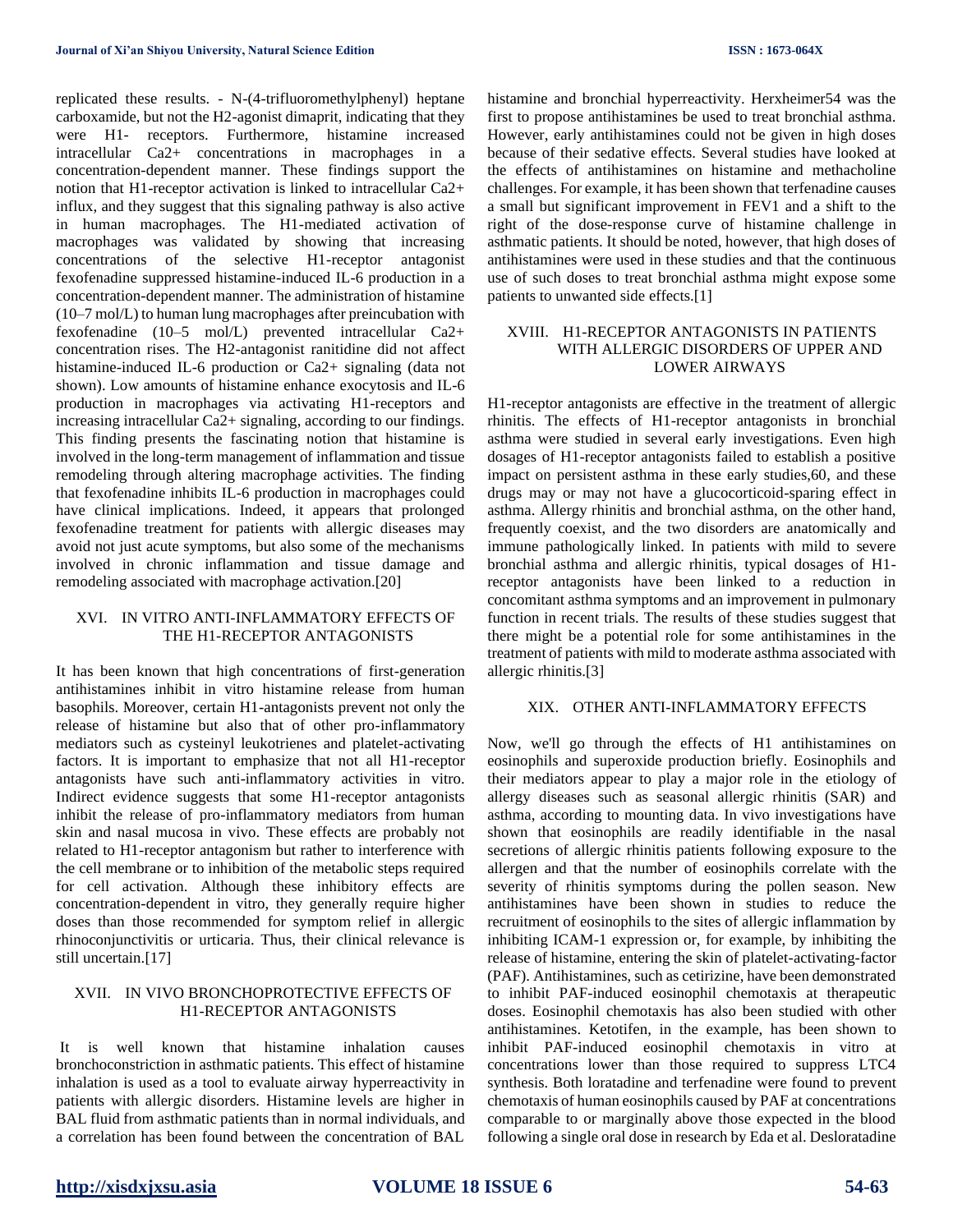has been shown to reduce platelet-aggregation factor-induced chemotaxis by up to 36% in vitro tests involving eosinophils.[2] These eosinophils in vitro effects have now been extended to human research. During allergy season, circulating eosinophil progenitors often decrease, as trafficking from the circulation to the nasal mucosa is thought to occur preferentially under the impact of local and systemic allergic inflammatory mediators. A double-blind, randomized placebo Desloratadine's influence on eosinophil progenitors in the peripheral blood was studied in a controlled study. During a four-week treatment with desloratadine or placebo, progenitor cells from 45 patients with symptomatic SAR were investigated. After 14 days, the number of peripheral blood eosinophil progenitors decreased more with placebo than with desloratadine. Although the underlying mechanism is unknown, these findings show that desloratadine can impact the systemic trafficking of eosinophil precursors during the allergic response in individuals with SAR. Antihistamines have an extra anti-inflammatory effect on neutrophil activities. Superoxide anions, which induce tissue damage, are produced by neutrophils. Studies have demonstrated that new antihistamines inhibit superoxide generation. An early investigation of human neutrophils found that ketotifen decreased superoxide radical production driven by calcium ionophore A23187, concavalin A, and fMLP and that this effect required lower drug doses than chemotaxis inhibition. Cetirizine, on the other hand, has been shown to reduce neutrophil superoxide radical generation only at doses greater than 35 mg/mL, which are higher than those required to suppress chemotaxis. Antihistamines' suppressive effects on neutrophils have been proven in numerous studies since then. Cetirizine can block the release of neutrophil lysosomal enzymes, according to Van Epps et al & Werner et al. discovered that azelastine and arteriole suppress MLP-induced neutrophil elastase release. Desloratadine inhibits superoxide formation in neutrophil and monocyte preparations, according to Paubert-Braquet albeit these effects may be more significant in lung/bronchial inflammation than allergic inflammation of the nasal mucosa. Finally, we discovered that the quantity and function of adrenoceptors were increased. This action increases the effectiveness of -adrenergic bronchodilators, which are used to treat bronchial asthma. Long-term therapy of bronchial asthmatics with basophils may result in 2- adrenoceptor desensitization. Agonists, and may reduce the effectiveness of -adrenergic agonists.[7] The density of -adrenoceptors on circulating lymphocytes has been utilized to explore the function of 2 adrenoceptors in humans. On lymphocytes from bronchial asthmatics who have been treated with -adrenergic bronchodilators, ketotifen enhances 2-adrenoceptor density. In reaction to inhaled salbutamol, there was a substantial rise in the peak expiratory flow rate. In addition, the number of β2 adrenoceptors was higher in azelastine and terbutaline-treated guinea pig lungs than in lungs treated with terbutaline alone, showing that azelastine may prevent β-adrenergic agonist-induced downregulation of the number of β2-adrenoceptors. T lymphocytes play a critical role in the modulation of the immune response in allergic reactions. Th2 cells secrete various cytokines including IL4, IL5, IL 6, IL 9, IL 10 and IL 13. The release of IL 4 and IL 5 is of particular significance because these cytokines have been shown to contribute to the activation of basophils and eosinophils IL 4 and IL13 also play an important role in the

inflammatory response through their involvement in the proliferation and differentiation of B cells into plasma cells that secrete IgE. As the secretion of cytokines from lymphocytes, particularly the Th2 subset of lymphocytes, appears to be central to the establishment and maintenance of allergic inflame Antihistamines including azelastine, terfenadine, and ketotifen stop mitogen-stimulated peripheral blood lymphocytes from producing IL 2, IL 3, IL 4, and IL 5. Nori et al. have investigated the effect of ebastine on Th2-type cytokine production. They found that ebastine decreased the secretion of IL 4, and IL 5, but not IL2 or INF in T cells taken from healthy non-atopic subjects in vitro. With ketotifen, this effect was not found. Antihistamines, on the other hand, may interfere with cytokine-basophil and epithelial cells. Desloratadine was reported to be an inhibitor of Ige-mediated IL 4 and IL 13 secretion from human basophils by Schroeder et ablation, it seemed pertinent to examine the effects of antihistamines on these cytokines production by T cells.[14] Antihistamines such as azelastine, terfenadine, and ketotifen inhibit IL 2, IL 3, IL 4, and IL 5 production by mitogen-stimulated peripheral blood lymphocytes Nori et al. have recently evaluated the effect of ebastine on the production of Th2-type cytokines. Using T cells derived from healthy non-atopic volunteers, they showed that ebastine inhibited the secretion in vitro of IL 4, and IL-5 but not IL2 and INF-γ. This effect was not observed with ketotifen. However, antihistamines could interfere with cytokinebasophil and epithelial cells too. In particular, Schroeder et al. found that desloratadine was an inhibitor of Ige-mediated IL 4 and IL 13 secretion from human basophils. As is well known, such regulation is important because IL 4 and IL13 control Ige production, mast cell growth and development, and expression of adhesion molecules such as ICAM-1, VLA-4, and B-cell growth and development. The effect of antihistamines on cytokine production by epithelial cells was investigated by Arnold et al. They demonstrated that cetirizine reduced the release of IL 8 from A549 cells stimulated with PMA and TNFα. IL 8 is a chemokine that possesses chemotactic activity for neutrophils, and, as a consequence, plays a causative role in the pathogenesis of many acute inflammatory reactions [14].

## XX. CONCLUSION

During inflammation, an acute phase response is produced. Histamine is a vasoactive amine that is involved in the early stages of the acute inflammatory response. Mast cells, basophils, and platelets all store histamine in their granules. Stimuli that cause acute inflammation, anaphylatoxins, and histamine-releasing factors all release histamine from these cells. In the immediate transitory phase of an acute inflammatory reaction, histamine causes vasodilation and increases vascular permeability. In acute inflammation, histamine also works as a chemical mediator. Histamine receptors are also involved in the acute inflammatory response. The importance of histamine in acute inflammation is highlighted in this review. It also has other activities, such as stomach secretion, smooth muscle effects, cardiovascular effects, itching, and effects on the nasal mucosa, in addition to its inflammatory response. The events that occur in acute inflammation, the etiology of acute inflammation, the action of histamine in acute inflammation, and the involvement of their